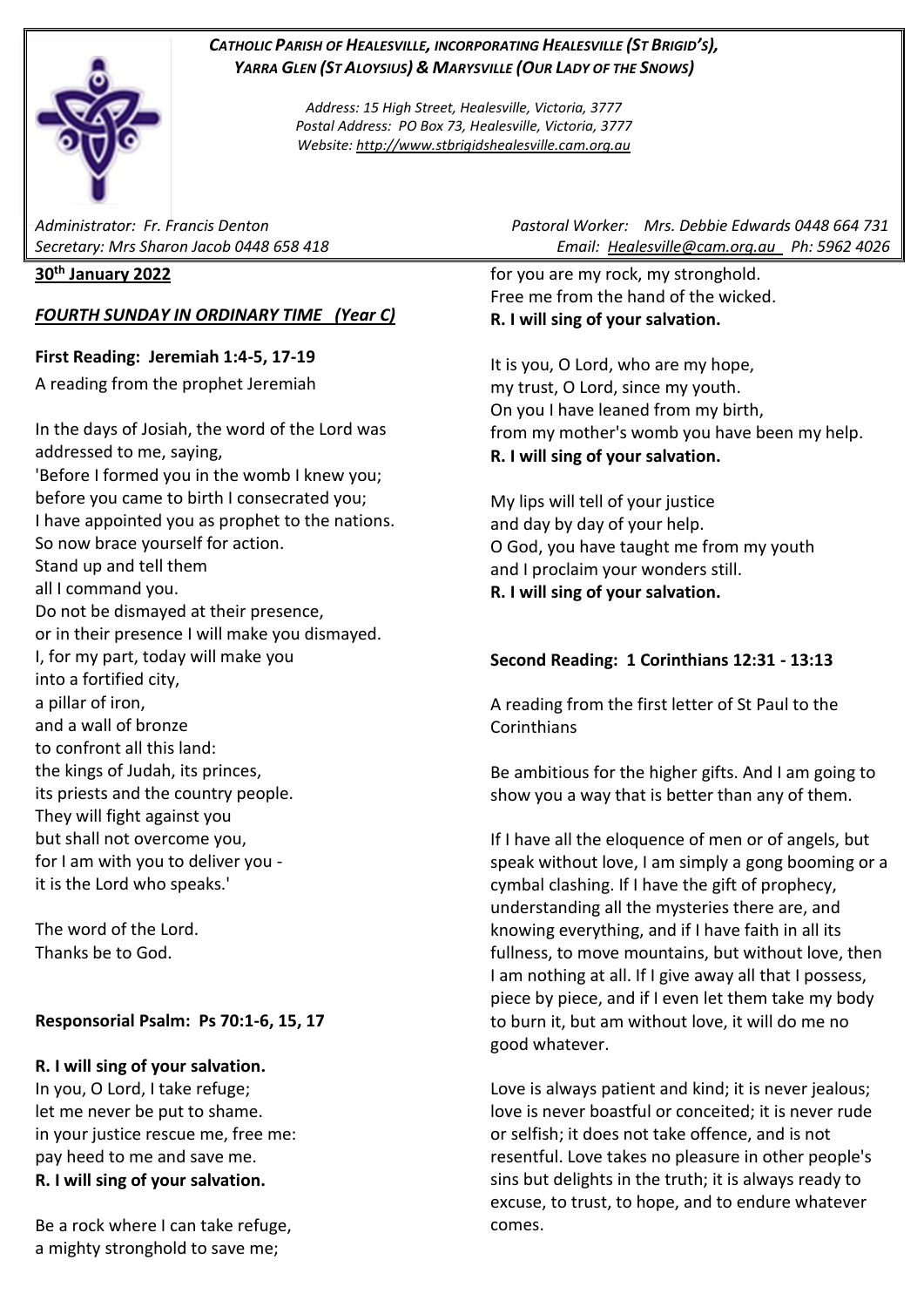Love does not come to an end. But if there are gifts of prophecy, the time will come when they must fail; or the gift of languages, it will not continue for ever; and knowledge - for this, too, the time will come when it must fail. For our knowledge is imperfect and our prophesying is imperfect; but once perfection comes, all imperfect things will disappear. When I was a child, I used to talk like a child, and think like a child, and argue like a child, but now I am a man, all childish ways are put behind me. Now we are seeing a dim reflection in a mirror; but then we shall be seeing face to face. The knowledge that I have now is imperfect; but then I shall know as fully as I am known.

In short, there are three things that last: faith, hope and love; and the greatest of these is love.

The word of the Lord.

Thanks be to God.

#### **Gospel Acclamation: cf Luke 4:18**

Alleluia, alleluia! The Lord sent me to bring Good News to the poor and freedom to prisoners. Alleluia!

**Gospel:** Luke 1:1-4; 4:14-21

A reading from the holy Gospel according to Luke

Seeing that many others have undertaken to draw up accounts of the events that have taken place among us, exactly as these were handed down to us by those who from the outset were eyewitnesses and ministers of the word, I in my turn, after carefully going over the whole story from the beginning, have decided to write an ordered account for you, Theophilus, so that your Excellency may learn how well founded the teaching is that you have received.

Jesus, with the power of the Spirit in him, returned to Galilee; and his reputation spread throughout the countryside. He taught in their synagogue on the sabbath day as he usually did. He stood up to read, and they handed him the scroll of the prophet Isaiah. Unrolling the scroll he found the place where it is written:

The spirit of the Lord has been given to me, for he has anointed me.

lie has sent me to bring the good news to the poor,

to proclaim liberty to captives and to the blind new sight, to set the down trodden free, to proclaim the Lord's year of favour.

He then rolled up the scroll, gave it back to the assistant and sat down. And all eyes in the synagogue were fixed on him. Then he began to speak to them, 'This text is being fulfilled today even as you listen.'

The Gospel of the Lord.

Praise to you, Lord Jesus Christ.

**An Act of Spiritual Communion My Jesus, I believe that You are present in the Most Holy Sacrament. I love You above all things, and I desire to receive You into my soul. Since I cannot at this moment receive You sacramentally, come at least spiritually into my heart. I embrace You as if You were already there and unite myself wholly to You. Never permit me to be separated from You. Amen.**

## **PARISH PRAYER LIST**

**Recently Deceased:** Anne Bateman **Sick:** Babies Emmett, Noah Glen Christie, Tedi and Santi; Roman, Blake Smith, Trish Leahy, John Snell, Abby Sharp, Peter Munro, Megan, Bernie Jansen, Andrew Sharp, John, Glenn, Lyn Francis, Dorothy Barber, Fiona, Annie Preuss, Michelle Ryan, Damian, John, Alison, Heather, Julie Bates, Garry Dettman, Bradley Jordan, Jeanette Henkel, Richard Galbraith, Debbie Huby, Geoff Lucas, Sandra Donkin, Glen, Fred Bullas, Fred Coullas, Evie Gleeson, Indy Dawes, Rade Krstic, Megan Williams, Michael Wood, Michael, Margo & Stephen Youngberry, Marie Hammond, John Mulholland, Rhiannon Days, Val Savitt, Ron Garland, Jaz Nueber, James Cooney, Robert, Mary & Gerard Bariola, Tilly Van der Zee, Lydia, Joyce Slattery, Annie, Bob Ireland, Val & Michael Christie, Ted & Peter Bowling, Natasha, Mia, James, Mitchell Wilson, Anne Bateman, Veronica Ireland, Lauren, Brooke, Anthony, Laura Baosde Pinto, Michelle, Judy, Annette Fromholtz, John Wray, Lynn Doensen , Elsa Gianforte, Fiona M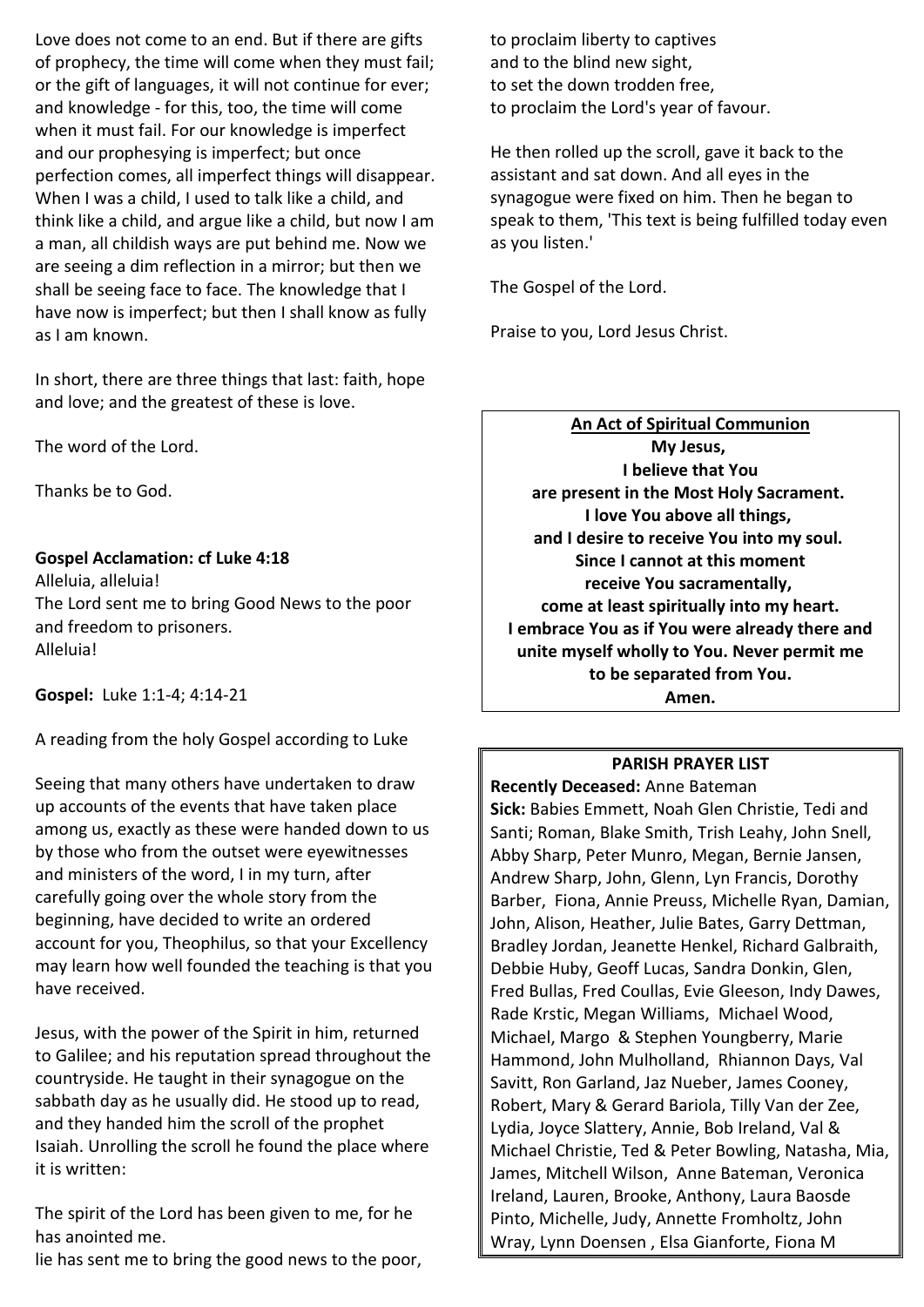#### **FOR THOSE WHOSE ANNIVERSARIES ARE IN JANUARY**

Henny Puschmann (08.01.07), John Gentle (14.01.84), Giuseppe Panozzo (14.01.83), Maria Jansen (14.01.08), Stephen Sotko Snr (20.01.09), Kathy Heath (21.01.07), Stephen Sotko Jnr (28.01.06), Garry Sweeney (21.01.17), Ethel Lalor, Philip Plant, Kathy Heath, Bern Porter, Judy Robertson.

#### **Gardening around the church and presbytery**

If you can help out in any way in keeping our gardens looking neat, please contact the office. Our gardening team needs assistance with big jobs and little, from mowing and whipper snipping to weeding. This need not be a big time commitment, we simply need generous parishioners to be available when they can to join a pool of willing hands to help maintain our large grounds. Thanks!

# Debbies Thoughts

Close to the top of my list of 'well, this takes the cake' moments from last year was a conversation I had with my just-turned 3 year old granddaughter, who was sitting on my lap in the sun. She looked into my face and suddenly gasped, with an expression of total horror on her own little face, "Your eyes! They're broken!" I eventually worked out that she had never before noticed the black pupil at the centre of someone else's eyes. To her, there was an enormous hole in my green eyes, not usually a good thing in the world of a littlie who is used to accidentally spilling, tearing or generally wrecking things while her fine motor skills have been developing. It took quite a few conversations to convince her that there is nothing wrong with me, someone she loves, and over our next few meetings she continued to seesaw through her own fears and developing understanding in order to make sure I was safe. It took awhile for her to absorb that everyone shares this anatomical reality, including those with dark brown eyes, the situation in her own little family. I witnessed her seeing something new, and her little mind wrestling for an explanation from her own limited range of possibilities.

I can see why my granddaughter thought as she did, and she and her thinking are both cute! Other people are not always quite so cute. If you are a 'people person', it can be downright fascinating to work out how someone else ticks, to notice how they perceive the world, or shared encounters, to glimpse how they feel, to analyse how their own database of knowledge and experience may have influenced and shaped their 'quirky' thinking, (being generous!). But we do not always have the energy to be 'people people', and at times it can be a confronting, uncomfortable experience to slam into those who do not think as we do. In our encounters with others, we are instantly attracted to some people, and find others just too hard to take. Those who fall into our too hard basket are not usually people we want to stick with. Often we have the luxury of choosing to keep them at arms' distance for our own peace, the easy and safe way out, but, unfortunately, this approach only works for those who are dispensable to us. We can be stuck with those who do not think as we do, and rejecting their presence may not always be an option. The temptation to judgemental thinking can be overwhelming. As they say, you can choose your friends, but you can't necessarily choose your relatives, for instance, or those who impact on your life in situations you can't avoid. If we force ourselves to resort to that age-old, uncomfortable tactic of considering the question 'what would Jesus do?', we may also have to force ourselves to recognise that those who think and act differently to ourselves still deserve a hearing. We may be repelled by their opinions and wish they could keep them to themselves, but looking past their opinions and behaviour to the person, in order to understand how and why they think and do what they do, can be a rewarding alternative to moving interstate, or becoming a snob or a hermit. The aim is always to respect the person, even if you feel you need to reject their behaviour. That is exactly what Jesus would advise!

Jesus ran across 'difficult people' at every turn. The Gospels speak about how incredibly popular he became, to the point of needing to get into boats to avoid being crushed by his admirers. Where were all these fans when he was hanging on the cross? Jesus knew people from the inside out, and he loved them, despite their 'quirks' and fickle allegiance. Jesus accepted and respected those he met, but he was not shy on telling them to 'sin no more'. Jesus looked steadily at the young man who could not give up his worldly possessions, for instance, and he 'loved him'. Some he met accepted that they needed to change, and opted to try with humility and contrition. Others rejected Jesus' invitation to follow him. Interestingly, the Gospels tell us that demons recognised Jesus as God, recognising him without question, even though they rejected and feared him. Herod was alerted to Jesus' birth by the Wise Men, and knew full-well that Jesus was the baby that had been promised in the Scriptures. He knew him to be the one who was to come. Yet he chose to murder all babies under 2 in the region of Bethlehem in an effort to kill Jesus, the promised saviour, in order to shore up his own power and position. People say and do